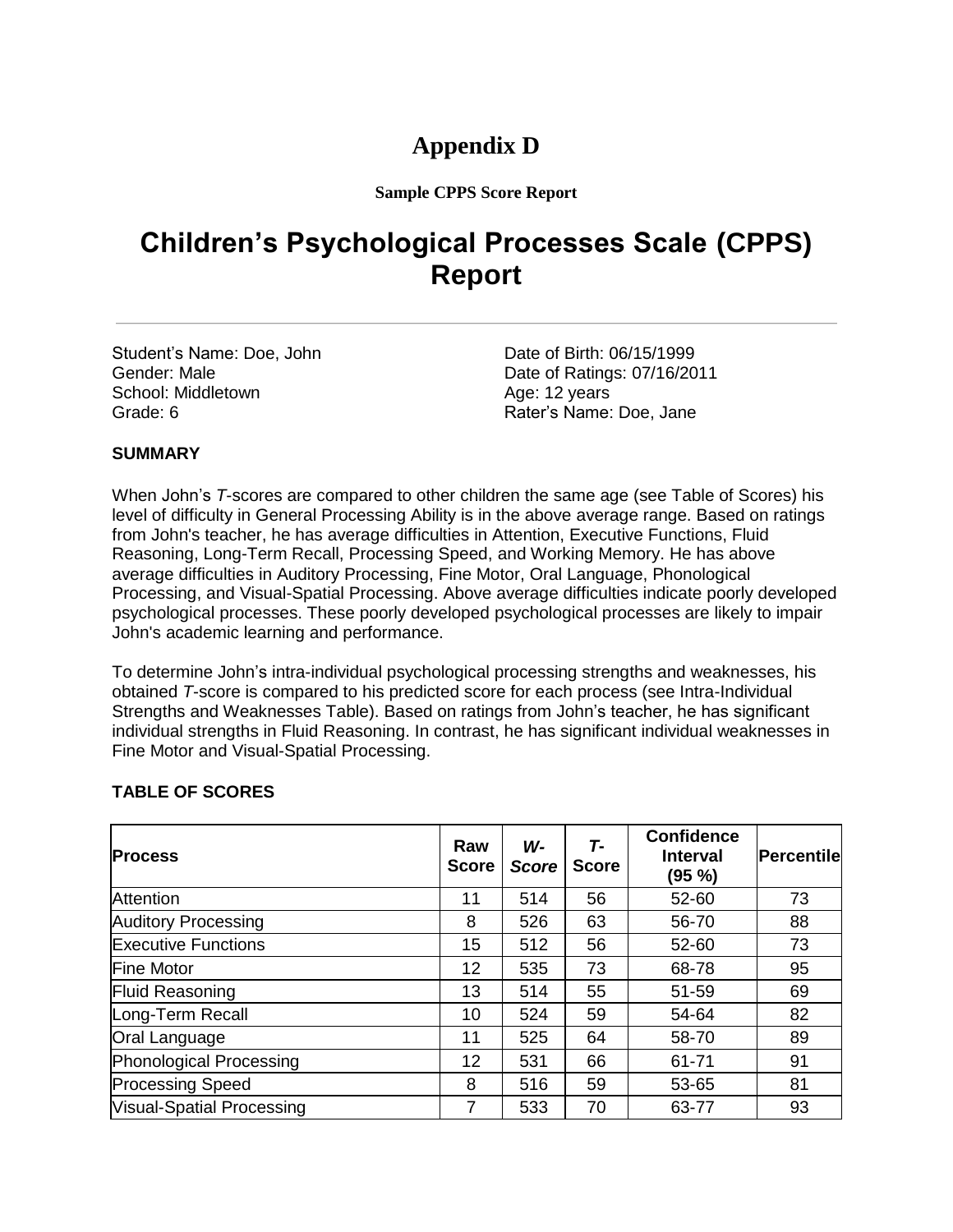| Working<br>Memorv             | . -<br>∪ו | 520          | 59             | 55-63                  | 80 |
|-------------------------------|-----------|--------------|----------------|------------------------|----|
| General Processing<br>Ability |           | r o o<br>౦∠౦ | <u>_</u><br>ರು | $\sim$ $\sim$<br>61-65 | 88 |

*Note:* These *T*-Scores are based on age norms. *T*-Scores have a mean of 50 and a standard deviation of 10. Higher scores indicate relatively more difficulties and lower abilities.

## **GRAPH OF 95% CONFIDENCE BANDS**



### **INTRA-INDIVIDUAL STRENGTHS AND WEAKNESSES TABLE**

|                            |    | <b>T Scores</b> |                               | <b>Discrepancy</b> | Strength/Weakness           |
|----------------------------|----|-----------------|-------------------------------|--------------------|-----------------------------|
| <b>Process</b>             |    |                 | Obtained Predicted Difference | SD(SEE)            | at + or $- 1.5$ SD<br>(SEE) |
| Attention                  | 56 | 59              | -3                            | $-0.49$            |                             |
| <b>Auditory Processing</b> | 63 | 61              | 2                             | 0.49               |                             |
| <b>Executive Functions</b> | 56 | 60              | -4                            | $-0.67$            |                             |
| <b>Fine Motor</b>          | 73 | 57              | 16                            | 2.16               | Weakness                    |
| <b>Fluid Reasoning</b>     | 55 | 62              | -7                            | $-1.50$            | Strength                    |
| Long-Term Recall           | 59 | 61              | $-2$                          | $-0.53$            |                             |
| Oral Language              | 64 | 61              | 3                             | 0.66               |                             |